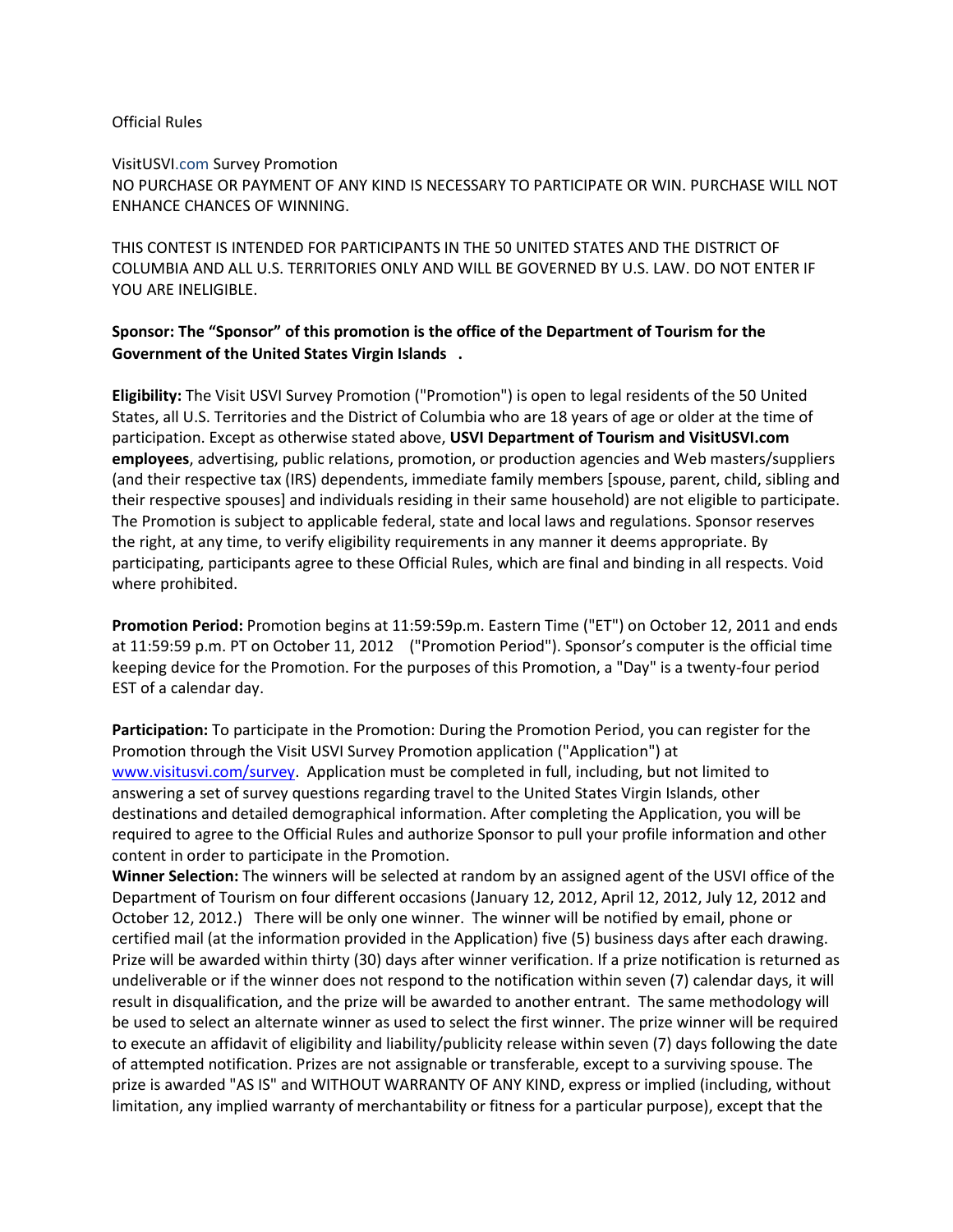prize will be subject to its manufacturer's standard warranty (if any). No substitutions or exchanges (including for cash) of any prize will be permitted, except that Winner is responsible for all federal, state, local, sales and income taxes associated with receipt and/or use of any prize. Entry and acceptance of any prize constitutes permission to use winner's name, prize won, office affiliation, hometown and likeness for online posting and promotional purposes without further compensation, except where prohibited by law. Unless prohibited by law, winner will be required to sign and return an affidavit of eligibility, liability release, publicity release, tax forms, and other reasonable documentation provided by Sponsor before being awarded a prize. If winner does not execute such documentation upon request, their prize will be forfeited and the prize will be awarded to an alternate winner. The prize is guaranteed to be awarded. General: Sponsor will not be responsible for late, lost, illegible, incomplete, damaged or misdirected entries and accepts no responsibility for any injury, loss or damage of any kind resulting from an entrant's participation in the Promotion. By entering the Promotion, each entrant agrees to these Official Rules and waives, and releases Sponsor and Sponsor's parents, subsidiaries, and affiliated companies, and all other businesses involved in this Promotion, as well as the employees, officers, directors and agents of each, from, all claims, costs, injuries, losses, or damages of any kind arising out of or in connection with the Promotion or delivery, misdelivery, acceptance, possession, use of or inability to use the prize (including, without limitation, claims, costs, injuries, losses and damages related to personal injuries, death, damage to or destruction of property, whether intentional or unintentional), whether under a theory of contract, tort (including negligence), warranty or other theory. Sponsor reserves the right to amend these Official Rules or to terminate this Promotion. Any provision of these Official Rules deemed unenforceable will be enforced to the extent permissible, and the remainder of these Official Rules will remain in effect. Sponsor is not responsible for any typographical or other error in the printing of any Promotion materials, administration of the Promotion or in the announcement of any prize. Entrants agree to be bound by these Official Rules and by the decisions of Sponsor, which are final and binding in all respects.

**Grand Prize Winner (1):** Four (4) Grand Prize winners will be selected. Each winner will be selected randomly from the completed lists. Each of the winners will be chosen individually, having four (4) individual drawings, starting with January 12, 2012, April 12, 2012, July 12, 2012 and October 12, 2012. Each of the winners will receive one (1) 10" color touch screen tablet device with front and rear-facing cameras with a value of \$500.00 USD. The total cash value of all the drawings is \$2,000 USD. **Limitations of Liability:** Neither Sponsor nor its agencies are responsible for lost, illegible, late, misdirected, incomplete, or non-delivered entries; or for interrupted or unavailable satellite, network, server, Internet Service Provider (ISP), Web site, telephone or other connections, availability or accessibility, or miscommunications, or failed computer, satellite, telephone or cable transmissions, or lines, or technical failure or jumbled, garbled, corrupted, scrambled, delayed, or misdirected transmissions, or computer hardware or software or telephone malfunctions, failures, or technical errors or difficulties, or other errors of any kind whether human, mechanical, electronic or network or the incorrect or inaccurate capture of entry or other information or the failure to capture, or loss of, any such information. Neither Sponsor, nor its agencies are responsible for any incorrect or inaccurate information, whether caused by Website users, or by any equipment or programming associated with or utilized in this Promotion; and assume no responsibility for any error, omission, interruption, deletion, defect or delay in operation or transmission, communications line failure, theft or destruction or unauthorized access to, or tampering with or hacking of the Website. Sponsor reserves the right, at its sole discretion, to disqualify any individual/account it finds to be tampering with the participation or Task process or operation of Promotion or to be acting in a non-sportsmanlike or disruptive manner, or with intent to threaten, abuse or harass any other person or to achieve more Points than entitled or to otherwise disrupt the Promotion in any manner. Neither Sponsor, nor its agencies are responsible for injury or damage to participant's or any other person's computer related to or resulting from